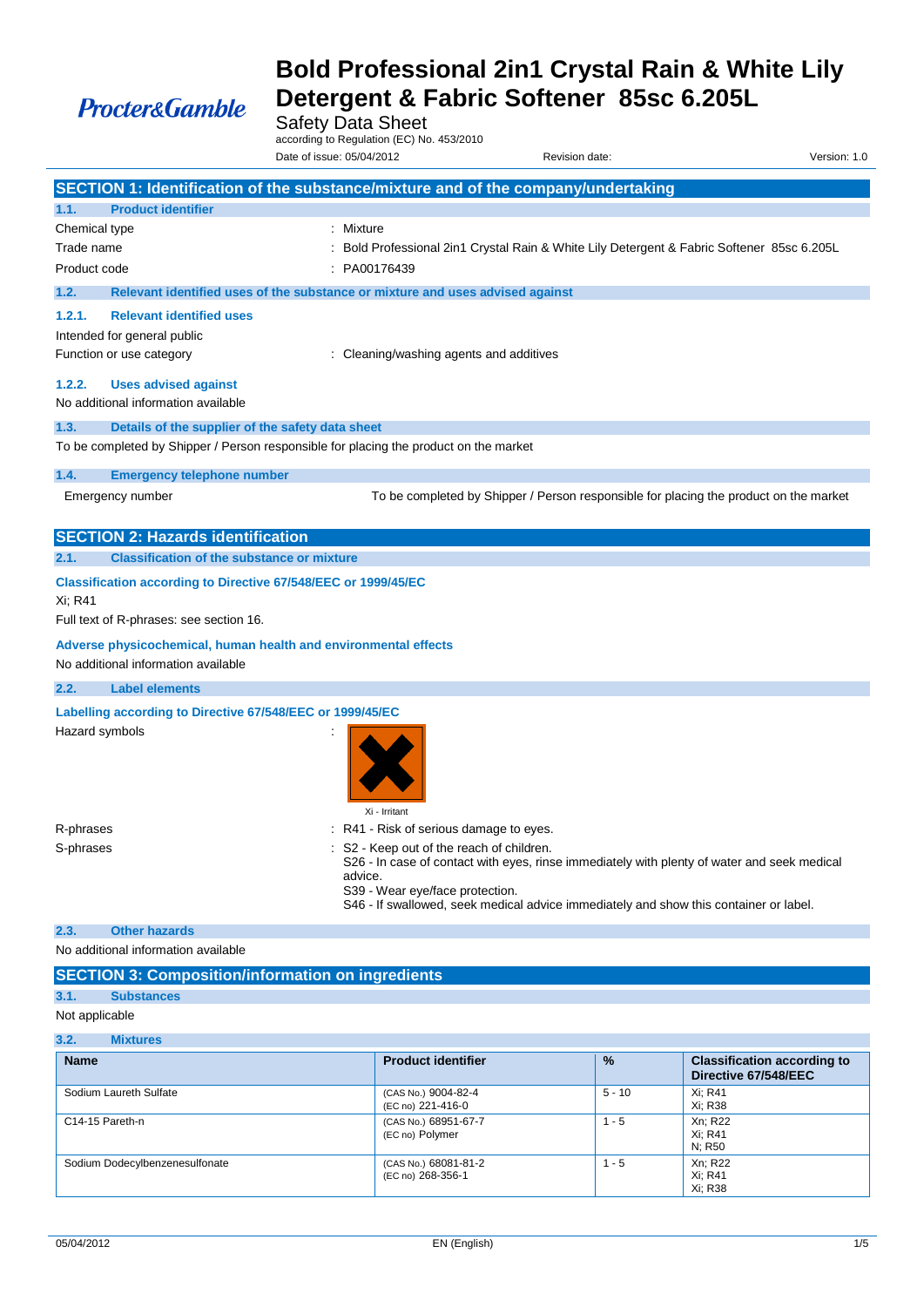### Safety Data Sheet

according to Regulation (EC) No. 453/2010

| <b>Name</b>                    | <b>Product identifier</b>                 | $\%$          | <b>Classification according to</b><br>Directive 67/548/EEC                          |
|--------------------------------|-------------------------------------------|---------------|-------------------------------------------------------------------------------------|
| C12-14 Pareth-7                | (CAS No.) 68439-50-9<br>(EC no) 500-213-3 | $1 - 5$       | Xn; R22<br>Xi; R41<br>N: R50                                                        |
| <b>Name</b>                    | <b>Product identifier</b>                 | $\frac{9}{6}$ | <b>Classification according to</b><br><b>Regulation (EC) No.</b><br>1272/2008 [CLP] |
| Sodium Laureth Sulfate         | (CAS No.) 9004-82-4<br>(EC no) 221-416-0  | $5 - 10$      | Skin Irrit. 2, H315<br>Eye Dam. 1, H318                                             |
| C14-15 Pareth-n                | (CAS No.) 68951-67-7<br>(EC no) Polymer   | $1 - 5$       | Acute Tox. 4 (Oral), H302<br>Eye Dam. 1, H318<br>Aquatic Acute 1, H400              |
| Sodium Dodecylbenzenesulfonate | (CAS No.) 68081-81-2<br>(EC no) 268-356-1 | $1 - 5$       | Acute Tox. 4 (Oral), H302<br>Skin Irrit. 2, H315<br>Eye Dam. 1, H318                |
| C12-14 Pareth-7                | (CAS No.) 68439-50-9<br>(EC no) 500-213-3 | $1 - 5$       | Acute Tox. 4 (Oral), H302<br>Eye Dam. 1, H318<br>Aquatic Acute 1, H400              |

Full text of R-, H- and EUH-phrases: see section 16.

| <b>SECTION 4: First aid measures</b>                                |                                                                                                                                |
|---------------------------------------------------------------------|--------------------------------------------------------------------------------------------------------------------------------|
| <b>Description of first aid measures</b><br>4.1.                    |                                                                                                                                |
| First-aid measures after inhalation                                 | When symptoms occur: go into open air and ventilate suspected area. Respiratory problems:<br>consult a doctor/medical service. |
| First-aid measures after skin contact                               | When symptoms occur: rinse immediately with plenty of water. Take victim to a doctor if irritation<br>persists.                |
| First-aid measures after eye contact                                | Rinse immediately with plenty of water for 15 minutes. Take victim to a doctor if irritation persists.                         |
| First-aid measures after ingestion                                  | Give nothing or a little water to drink. Do not induce vomiting. Consult a doctor/medical service.                             |
| 4.2.<br>Most important symptoms and effects, both acute and delayed |                                                                                                                                |
| Symptoms/injuries after inhalation                                  | : May cause irritation or asthma-like symptoms.                                                                                |
| Symptoms/injuries after skin contact                                | : Contact during a long period may cause light irritation.                                                                     |
| Symptoms/injuries after eye contact                                 | May cause severe irritation.                                                                                                   |
| Symptoms/injuries after ingestion                                   | : Gastrointestinal complaints.                                                                                                 |
| 4.3.                                                                | Indication of any immediate medical attention and special treatment needed                                                     |
| Refer to section 4.1.                                               |                                                                                                                                |
| <b>SECTION 5: Firefighting measures</b>                             |                                                                                                                                |

| 5.1.        | <b>Extinguishing media</b>                            |                                                                      |
|-------------|-------------------------------------------------------|----------------------------------------------------------------------|
|             | Suitable extinguishing media                          | : Dry chemical powder, alcohol-resistant foam, carbon dioxide (CO2). |
| 5.2.        | Special hazards arising from the substance or mixture |                                                                      |
| Fire hazard |                                                       | : No fire hazard. Non combustible.                                   |
|             | Explosion hazard                                      | : Product is not explosive.                                          |
| Reactivity  |                                                       | : No dangerous reactions known.                                      |
| 5.3.        | <b>Advice for firefighters</b>                        |                                                                      |
|             | Firefighting instructions                             | : No specific firefighting instructions required.                    |
|             | Protection during firefighting                        | : In case of inadequate ventilation wear respiratory protection.     |
|             |                                                       |                                                                      |

| <b>SECTION 6: Accidental release measures</b> |                                                                     |                                                                                                                      |  |
|-----------------------------------------------|---------------------------------------------------------------------|----------------------------------------------------------------------------------------------------------------------|--|
| 6.1.                                          | Personal precautions, protective equipment and emergency procedures |                                                                                                                      |  |
| 6.1.1.                                        | For non-emergency personnel<br>Protective equipment                 | : Wear suitable gloves and eye/face protection.                                                                      |  |
| 6.1.2.                                        | For emergency responders<br>Protective equipment                    | : Wear suitable gloves and eye/face protection.                                                                      |  |
| 6.2.                                          | <b>Environmental precautions</b>                                    |                                                                                                                      |  |
|                                               |                                                                     | Consumer products ending up down the drain after use. Prevent soil and water pollution. Prevent spreading in sewers. |  |
| 6.3.                                          | Methods and material for containment and cleaning up                |                                                                                                                      |  |
| For containment                               |                                                                     | : Scoop absorbed substance into closing containers.                                                                  |  |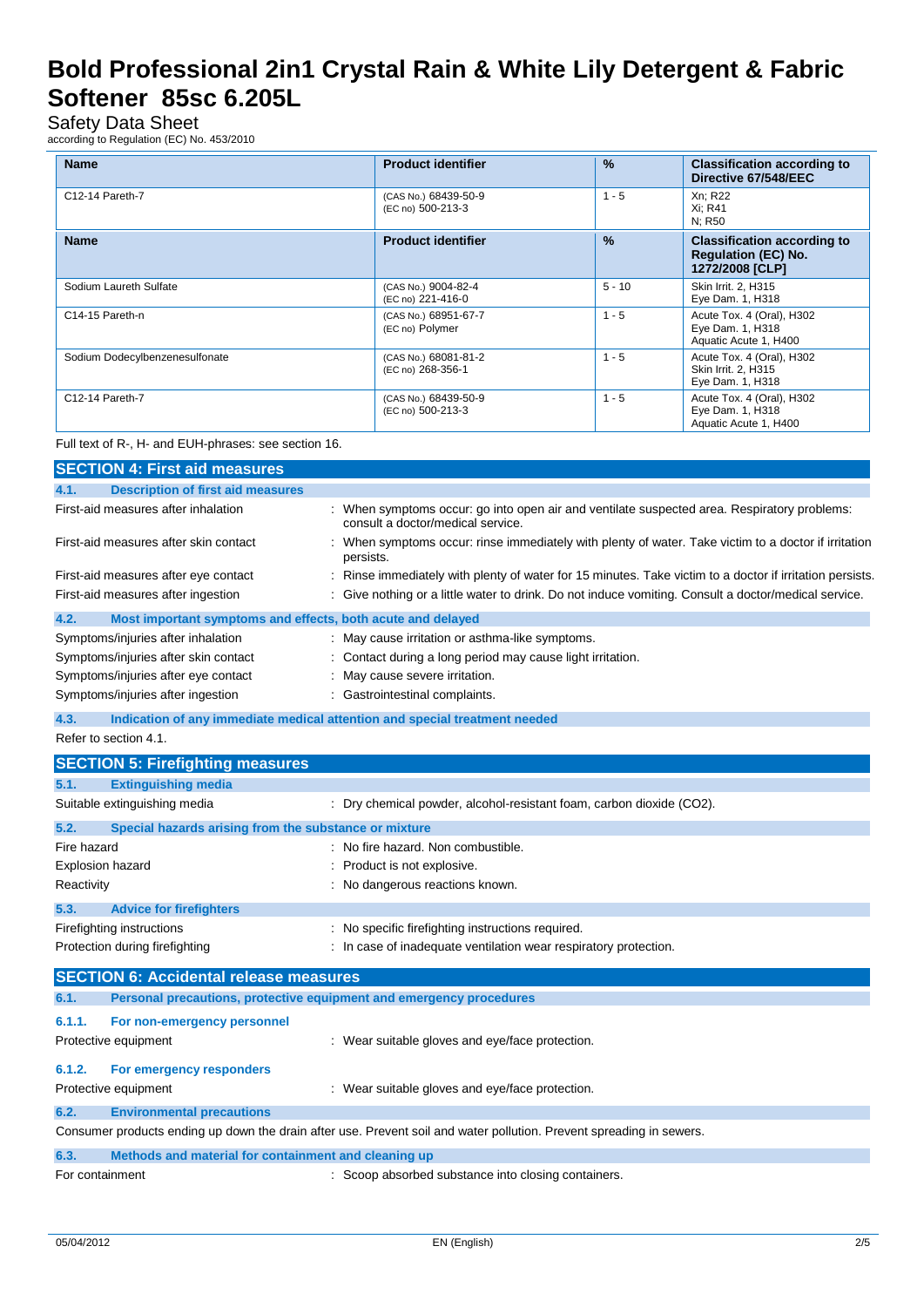Safety Data Sheet

| according to Regulation (EC) No. 453/2010                                                                           |                                                                                                                                                                                                                                                                                                         |
|---------------------------------------------------------------------------------------------------------------------|---------------------------------------------------------------------------------------------------------------------------------------------------------------------------------------------------------------------------------------------------------------------------------------------------------|
| Methods for cleaning up                                                                                             | Small quantities of liquid spill: take up in non-combustible absorbent material and shovel into<br>container for disposal. Large spills: contain released substance, pump into suitable containers.<br>This material and its container must be disposed of in a safe way, and as per local legislation. |
| <b>Reference to other sections</b><br>6.4.                                                                          |                                                                                                                                                                                                                                                                                                         |
| Refer to Sections 8 and 13.                                                                                         |                                                                                                                                                                                                                                                                                                         |
| <b>SECTION 7: Handling and storage</b>                                                                              |                                                                                                                                                                                                                                                                                                         |
| 7.1.<br><b>Precautions for safe handling</b>                                                                        |                                                                                                                                                                                                                                                                                                         |
| Precautions for safe handling                                                                                       | : Avoid contact with eyes. Use personal protective equipment as required. Do not eat, drink or<br>smoke when using this product. Do not handle until all safety precautions have been read and<br>understood.                                                                                           |
| 7.2.<br><b>Conditions for safe storage, including any incompatibilities</b>                                         |                                                                                                                                                                                                                                                                                                         |
| Storage conditions                                                                                                  | : Store in original container. Refer to section 10.                                                                                                                                                                                                                                                     |
| Incompatible products                                                                                               | Refer to section 10.                                                                                                                                                                                                                                                                                    |
| Incompatible materials                                                                                              | Not applicable.                                                                                                                                                                                                                                                                                         |
| Prohibitions on mixed storage                                                                                       | : Not applicable.                                                                                                                                                                                                                                                                                       |
| Storage area                                                                                                        | : Store in a cool area. Store in a dry area.                                                                                                                                                                                                                                                            |
| 7.3.<br><b>Specific end use(s)</b>                                                                                  |                                                                                                                                                                                                                                                                                                         |
| Cleaning/washing agents and additives.                                                                              |                                                                                                                                                                                                                                                                                                         |
| <b>SECTION 8: Exposure controls/personal protection</b>                                                             |                                                                                                                                                                                                                                                                                                         |
| 8.1.<br><b>Control parameters</b>                                                                                   |                                                                                                                                                                                                                                                                                                         |
| No additional information available                                                                                 |                                                                                                                                                                                                                                                                                                         |
| 8.2.<br><b>Exposure controls</b>                                                                                    |                                                                                                                                                                                                                                                                                                         |
| Personal protective equipment                                                                                       | : Wear eye/face protection.                                                                                                                                                                                                                                                                             |
| Hand protection                                                                                                     | Not applicable.                                                                                                                                                                                                                                                                                         |
| Eye protection                                                                                                      | Safety glasses.                                                                                                                                                                                                                                                                                         |
| Skin and body protection                                                                                            | Not applicable.                                                                                                                                                                                                                                                                                         |
| Respiratory protection                                                                                              | : Not applicable.                                                                                                                                                                                                                                                                                       |
|                                                                                                                     |                                                                                                                                                                                                                                                                                                         |
| <b>SECTION 9: Physical and chemical properties</b><br>9.1.<br>Information on basic physical and chemical properties |                                                                                                                                                                                                                                                                                                         |
| Physical state                                                                                                      | : Liquid                                                                                                                                                                                                                                                                                                |
| Appearance                                                                                                          | : Liquid.                                                                                                                                                                                                                                                                                               |
| Colour                                                                                                              | Coloured.                                                                                                                                                                                                                                                                                               |
| Odour                                                                                                               | pleasant (perfume).                                                                                                                                                                                                                                                                                     |
| Odour threshold                                                                                                     | No data available                                                                                                                                                                                                                                                                                       |
| рH                                                                                                                  | : 7.6                                                                                                                                                                                                                                                                                                   |
| Melting point                                                                                                       | : Not measured.                                                                                                                                                                                                                                                                                         |
| Solidification point                                                                                                | No data available                                                                                                                                                                                                                                                                                       |
| Boiling point                                                                                                       | Not measured.                                                                                                                                                                                                                                                                                           |
| Flash point                                                                                                         | : $>60 °C$                                                                                                                                                                                                                                                                                              |
| Relative evaporation rate (butylacetate=1)                                                                          | : Not measured.                                                                                                                                                                                                                                                                                         |
| Flammability (solid, gas)                                                                                           | Not flammable.                                                                                                                                                                                                                                                                                          |
| <b>Explosive limits</b>                                                                                             | Product is not explosive                                                                                                                                                                                                                                                                                |
| Vapour pressure                                                                                                     | Not measured.                                                                                                                                                                                                                                                                                           |
|                                                                                                                     | Not measured.                                                                                                                                                                                                                                                                                           |
| Relative vapour density at 20 °C                                                                                    | : No data available                                                                                                                                                                                                                                                                                     |
| Relative density                                                                                                    | : ca. $1000$ g/l                                                                                                                                                                                                                                                                                        |
| Density<br>Solubility                                                                                               | Soluble in water.                                                                                                                                                                                                                                                                                       |
|                                                                                                                     | No data available                                                                                                                                                                                                                                                                                       |
| Log Pow                                                                                                             | Not measured.                                                                                                                                                                                                                                                                                           |
| Self ignition temperature<br>Decomposition temperature                                                              | Not measured.                                                                                                                                                                                                                                                                                           |
|                                                                                                                     | : $400 - 950$ cP                                                                                                                                                                                                                                                                                        |
| Viscosity                                                                                                           |                                                                                                                                                                                                                                                                                                         |

#### **9.2. Other information**

No additional information available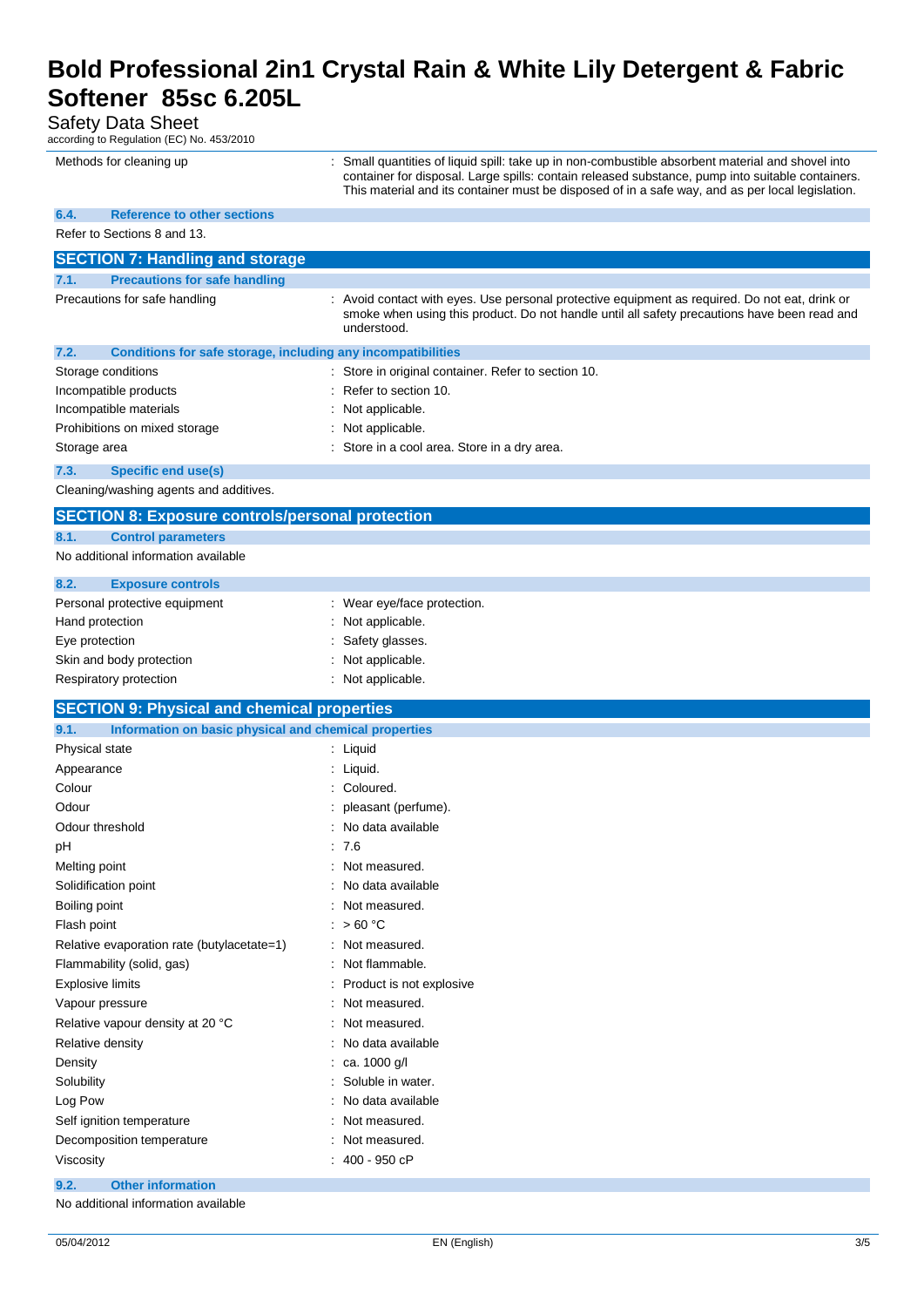### Safety Data Sheet

according to Regulation (EC) No. 453/2010

| <b>SECTION 10: Stability and reactivity</b>                             |                                                                                                                                                                                                                                                                                                                                                                                                                                                                                                                                                                                                                                                                                                                                                                                        |
|-------------------------------------------------------------------------|----------------------------------------------------------------------------------------------------------------------------------------------------------------------------------------------------------------------------------------------------------------------------------------------------------------------------------------------------------------------------------------------------------------------------------------------------------------------------------------------------------------------------------------------------------------------------------------------------------------------------------------------------------------------------------------------------------------------------------------------------------------------------------------|
| 10.1.<br><b>Reactivity</b>                                              |                                                                                                                                                                                                                                                                                                                                                                                                                                                                                                                                                                                                                                                                                                                                                                                        |
| No dangerous reactions known.                                           |                                                                                                                                                                                                                                                                                                                                                                                                                                                                                                                                                                                                                                                                                                                                                                                        |
| 10.2.<br><b>Chemical stability</b>                                      |                                                                                                                                                                                                                                                                                                                                                                                                                                                                                                                                                                                                                                                                                                                                                                                        |
| Stable under normal conditions.                                         |                                                                                                                                                                                                                                                                                                                                                                                                                                                                                                                                                                                                                                                                                                                                                                                        |
| 10.3.<br><b>Possibility of hazardous reactions</b>                      |                                                                                                                                                                                                                                                                                                                                                                                                                                                                                                                                                                                                                                                                                                                                                                                        |
| Refer to section 10.1 on Reactivity.                                    |                                                                                                                                                                                                                                                                                                                                                                                                                                                                                                                                                                                                                                                                                                                                                                                        |
| <b>Conditions to avoid</b><br>10.4.                                     |                                                                                                                                                                                                                                                                                                                                                                                                                                                                                                                                                                                                                                                                                                                                                                                        |
| Not required for normal conditions of use.                              |                                                                                                                                                                                                                                                                                                                                                                                                                                                                                                                                                                                                                                                                                                                                                                                        |
| 10.5.<br><b>Incompatible materials</b>                                  |                                                                                                                                                                                                                                                                                                                                                                                                                                                                                                                                                                                                                                                                                                                                                                                        |
| Not applicable.                                                         |                                                                                                                                                                                                                                                                                                                                                                                                                                                                                                                                                                                                                                                                                                                                                                                        |
| <b>Hazardous decomposition products</b><br>10.6.                        |                                                                                                                                                                                                                                                                                                                                                                                                                                                                                                                                                                                                                                                                                                                                                                                        |
| None under normal use.                                                  |                                                                                                                                                                                                                                                                                                                                                                                                                                                                                                                                                                                                                                                                                                                                                                                        |
| <b>SECTION 11: Toxicological information</b>                            |                                                                                                                                                                                                                                                                                                                                                                                                                                                                                                                                                                                                                                                                                                                                                                                        |
| 11.1.<br>Information on toxicological effects                           |                                                                                                                                                                                                                                                                                                                                                                                                                                                                                                                                                                                                                                                                                                                                                                                        |
| Irritation                                                              | : Risk of serious damage to eyes.                                                                                                                                                                                                                                                                                                                                                                                                                                                                                                                                                                                                                                                                                                                                                      |
| Potential Adverse human health effects and<br>symptoms                  | Acute Toxicity: based upon available data of the substances, classification criteria are not met.<br>Carcinogenicity: based upon available data of the substances, classification criteria are not met.<br>Corrosivity: based upon available data of the substances, classification criteria are not met.<br>Irritation: severly irritant to eyes. Mutagenicity: based upon available data of the substances,<br>classification criteria are not met. Repeated Dose Toxicity: based upon available data of the<br>substances, classification criteria are not met. Sensitization: based upon available data of the<br>substances, classification criteria are not met. Toxicity for Reproduction: based upon available<br>data of the substances, classification criteria are not met. |
| Other information                                                       | Likely routes of exposure: skin and eye. Information on Effects: refer to section 4.                                                                                                                                                                                                                                                                                                                                                                                                                                                                                                                                                                                                                                                                                                   |
| <b>SECTION 12: Ecological information</b>                               |                                                                                                                                                                                                                                                                                                                                                                                                                                                                                                                                                                                                                                                                                                                                                                                        |
| 12.1.<br><b>Toxicity</b>                                                |                                                                                                                                                                                                                                                                                                                                                                                                                                                                                                                                                                                                                                                                                                                                                                                        |
|                                                                         |                                                                                                                                                                                                                                                                                                                                                                                                                                                                                                                                                                                                                                                                                                                                                                                        |
| Ecology - general                                                       | No known adverse effects on the functioning of water treatment plants under normal use<br>conditions as recommended. The product is not considered harmful to aquatic organisms nor to<br>cause long-term adverse effects in the environment.                                                                                                                                                                                                                                                                                                                                                                                                                                                                                                                                          |
| 12.2.<br><b>Persistence and degradability</b>                           |                                                                                                                                                                                                                                                                                                                                                                                                                                                                                                                                                                                                                                                                                                                                                                                        |
| No additional information available                                     |                                                                                                                                                                                                                                                                                                                                                                                                                                                                                                                                                                                                                                                                                                                                                                                        |
| 12.3.<br><b>Bioaccumulative potential</b>                               |                                                                                                                                                                                                                                                                                                                                                                                                                                                                                                                                                                                                                                                                                                                                                                                        |
| No additional information available                                     |                                                                                                                                                                                                                                                                                                                                                                                                                                                                                                                                                                                                                                                                                                                                                                                        |
| <b>Mobility in soil</b><br>12.4.                                        |                                                                                                                                                                                                                                                                                                                                                                                                                                                                                                                                                                                                                                                                                                                                                                                        |
| No additional information available                                     |                                                                                                                                                                                                                                                                                                                                                                                                                                                                                                                                                                                                                                                                                                                                                                                        |
| 12.5.<br><b>Results of PBT and vPvB assessment</b>                      |                                                                                                                                                                                                                                                                                                                                                                                                                                                                                                                                                                                                                                                                                                                                                                                        |
| SENSO-U-BLUE 0/100 synth/Nat AES nil sulfite Amiens                     |                                                                                                                                                                                                                                                                                                                                                                                                                                                                                                                                                                                                                                                                                                                                                                                        |
| Results of PBT assessment                                               | No presence of PBT and vPvB ingredients                                                                                                                                                                                                                                                                                                                                                                                                                                                                                                                                                                                                                                                                                                                                                |
| 12.6.<br><b>Other adverse effects</b>                                   |                                                                                                                                                                                                                                                                                                                                                                                                                                                                                                                                                                                                                                                                                                                                                                                        |
| Other information                                                       | No other effects known.                                                                                                                                                                                                                                                                                                                                                                                                                                                                                                                                                                                                                                                                                                                                                                |
|                                                                         |                                                                                                                                                                                                                                                                                                                                                                                                                                                                                                                                                                                                                                                                                                                                                                                        |
| <b>SECTION 13: Disposal considerations</b>                              |                                                                                                                                                                                                                                                                                                                                                                                                                                                                                                                                                                                                                                                                                                                                                                                        |
| 13.1.<br><b>Waste treatment methods</b><br>Regional legislation (waste) | Disposal must be done according to official regulations.                                                                                                                                                                                                                                                                                                                                                                                                                                                                                                                                                                                                                                                                                                                               |
|                                                                         |                                                                                                                                                                                                                                                                                                                                                                                                                                                                                                                                                                                                                                                                                                                                                                                        |
| <b>SECTION 14: Transport information</b>                                |                                                                                                                                                                                                                                                                                                                                                                                                                                                                                                                                                                                                                                                                                                                                                                                        |
| <b>UN number</b><br>14.1.                                               |                                                                                                                                                                                                                                                                                                                                                                                                                                                                                                                                                                                                                                                                                                                                                                                        |
| Not applicable<br>14.2.                                                 |                                                                                                                                                                                                                                                                                                                                                                                                                                                                                                                                                                                                                                                                                                                                                                                        |
| <b>UN proper shipping name</b><br>Not applicable                        |                                                                                                                                                                                                                                                                                                                                                                                                                                                                                                                                                                                                                                                                                                                                                                                        |
| 14.3.<br><b>Transport hazard class(es)</b>                              |                                                                                                                                                                                                                                                                                                                                                                                                                                                                                                                                                                                                                                                                                                                                                                                        |